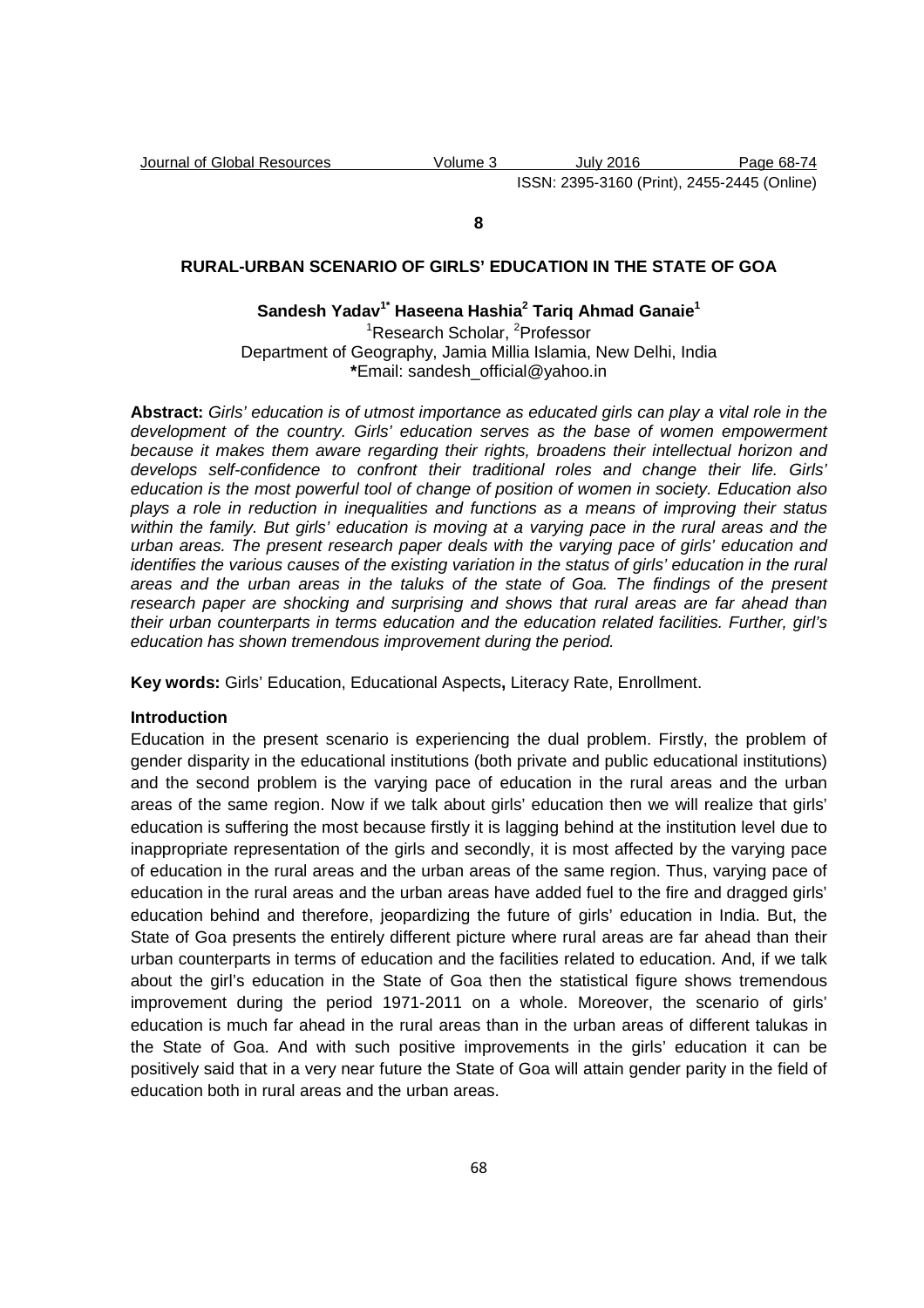The present research paper deals with the problem of varying pace of girls' education in the rural areas and the urban areas in the talukas of Goa. The present research study involves the assessment of infrastructural facilities, enrollment in the schools of the urban areas and the rural areas of talukas of Goa. Further, the research paper tries to find out the all possible reasons behind the differential pace of girl's education in the rural areas and the urban areas of talukas of Goa. In the end, recommendations and suggestions have been made to improve the pace of girls' education in the State of Goa.

## **Objective**

The main objective of my research study is to carry out the comparative analysis of the girls' education scenario in the rural and the urban areas in the State of Goa.

### **Methodology**

The present research study begins with the assessment of current scenario of education during the period 1971-2011 in the State of Goa. This step involves the analysis on the basis of literacy rate on a whole, male literacy rate and the female literacy rate both at the state level and at the taluka level.

The second step involves the comparative study of education scenario in the rural areas and the urban areas of different talukas of Goa. Here, the education scenario is being discussed in terms of infrastructural support (in terms of number of schools) and the enrollment of female students in the schools of the rural areas and the urban areas of different talukas of Goa. The criterion adopted for carrying out the assessment of infrastructural support and the enrollment of female students can be summed up as under:

- To carry out the assessment of infrastructural support the research study focuses on school education. In the State of Goa, the schools falls under the following category:
	- 1. Primary schools.
	- 2. Middle schools.
	- 3. High schools.
	- 4. Higher secondary schools.
- To carry out the assessment of enrollment of female students in the schools classes were grouped together in the following manner:
	- 1. I-IV.
	- 2. V-VII.
	- 3. VIII-X.

The present research study do not involves "Dropout Rates" because the available data of dropout rate is of state level and is inefficient in tracing out the educational scenario in the rural and the urban areas in the State of Goa.

## **Sources of Data**

This study is completed best on secondary data which is obtained from different sources and surveys. The secondary data is mainly drawn from the following agencies:

- Directorate of Education, Government of Goa, Goa.
- Census of India, Government of India, India.
- Magazines, newspapers, books etc.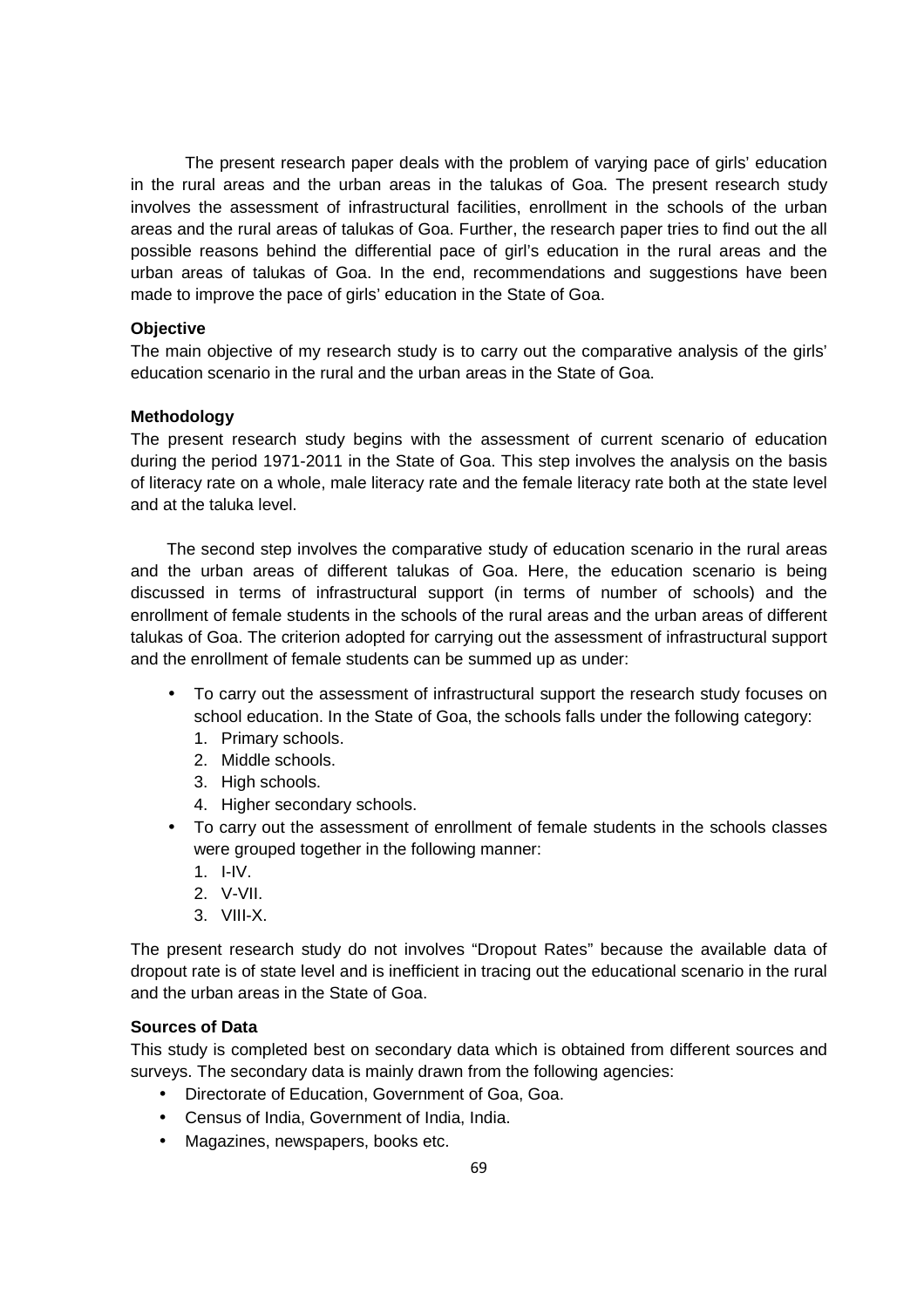## **Study Area**

Administratively, Goa is divided into North Goa district comprising of Tiswadi, Bardez, Pernem, Bicholim, Satari and Ponda talukas and South Goa district comprising of Marmugao, Salcette, Canacona and Queperm talukas. Out of 11 talukas only four talukas (Salcette, Tiswadi, Bardez, Marmugao) share coastal location.

### **Current Scenario of Education in the State of Goa**

The literacy rate of Goa shows rising trend during the period 1971-2011. The literacy rate increased tremendously from 45% (1971) to 87% (2011). If we talk about male literacy rate and female literacy rate then the statistical data shows that females (81.84%, 2011) are lagging behind the males (92.81%, 2011) but the existing gap between male literacy rate and female literacy rate is not too much and will be narrowed down in the near future. Apart from this, if we talk about urban and rural scenario then literacy rate in urban areas is 89.31% (2011) and literacy rate in rural areas is 84.26% (2011). This gap in literacy rate of rural areas and the urban areas shows that there are some factors due to which rural areas are lagging behind from their urban counterparts.

| Taluka                                                                                | 1971 |    | 1981 |    |    | 1991 |    | 2001 |    | 2011 |  |
|---------------------------------------------------------------------------------------|------|----|------|----|----|------|----|------|----|------|--|
|                                                                                       | М    | F  | м    | F  | м  | F    | M  | F    | м  | F    |  |
| Pernem                                                                                | 53   | 25 | 68   | 44 | 87 | 64   | 90 | 72   | 93 | 80   |  |
| <b>Bardez</b>                                                                         | 66   | 47 | 75   | 59 | 88 | 74   | 91 | 82   | 94 | 87   |  |
| <b>Bicholim</b>                                                                       | 55   | 29 | 68   | 45 | 87 | 66   | 92 | 76   | 94 | 82   |  |
| Sattari                                                                               | 36   | 17 | 51   | 27 | 78 | 53   | 87 | 67   | 91 | 75   |  |
| Tiswadi                                                                               | 62   | 44 | 72   | 56 | 87 | 73   | 91 | 79   | 94 | 85   |  |
| Ponda                                                                                 | 52   | 31 | 69   | 46 | 86 | 66   | 91 | 76   | 94 | 83   |  |
| Sanguem                                                                               | 40   | 21 | 55   | 34 | 75 | 55   | 84 | 66   | 90 | 73   |  |
| Quepem                                                                                | 43   | 29 | 54   | 37 | 75 | 57   | 82 | 68   | 88 | 75   |  |
| Canacona                                                                              | 42   | 26 | 53   | 38 | 76 | 57   | 81 | 54   | 89 | 77   |  |
| Salcete                                                                               | 56   | 42 | 65   | 51 | 82 | 68   | 88 | 78   | 92 | 84   |  |
| Mormugao                                                                              | 56   | 36 | 65   | 48 | 84 | 70   | 89 | 77   | 94 | 76   |  |
| $ML$ Maloc<br>Source: Directorate of Education, Covernment of Coa, Coa<br>$E-Eamola)$ |      |    |      |    |    |      |    |      |    |      |  |

Table 1 Taluka-Wise Sex Based Literacy Rate in the State of Goa, 1971-2011, Goa

Source: Directorate of Education, Government of Goa, Goa (M= Males F=Female)

Table.2 shows data related to taluka-wise study of literacy rate. During the year 1971 the female literacy rate in each taluka of Goa was about half of male literacy rate. With the passage of time this gap between the male literacy rate and the female literacy rate in each taluka of Goa narrowed down. In the present scenario, male literacy rate and the female literacy rate are about to achieve equilibrium.

## **Girl's Education Scenario in Rural and Urban Areas**

The assessment of girl's education level in the rural areas and the urban areas of Goa is based on the following indicators:

- Number of schools.
- Enrollment of female students during the period 2001-2011.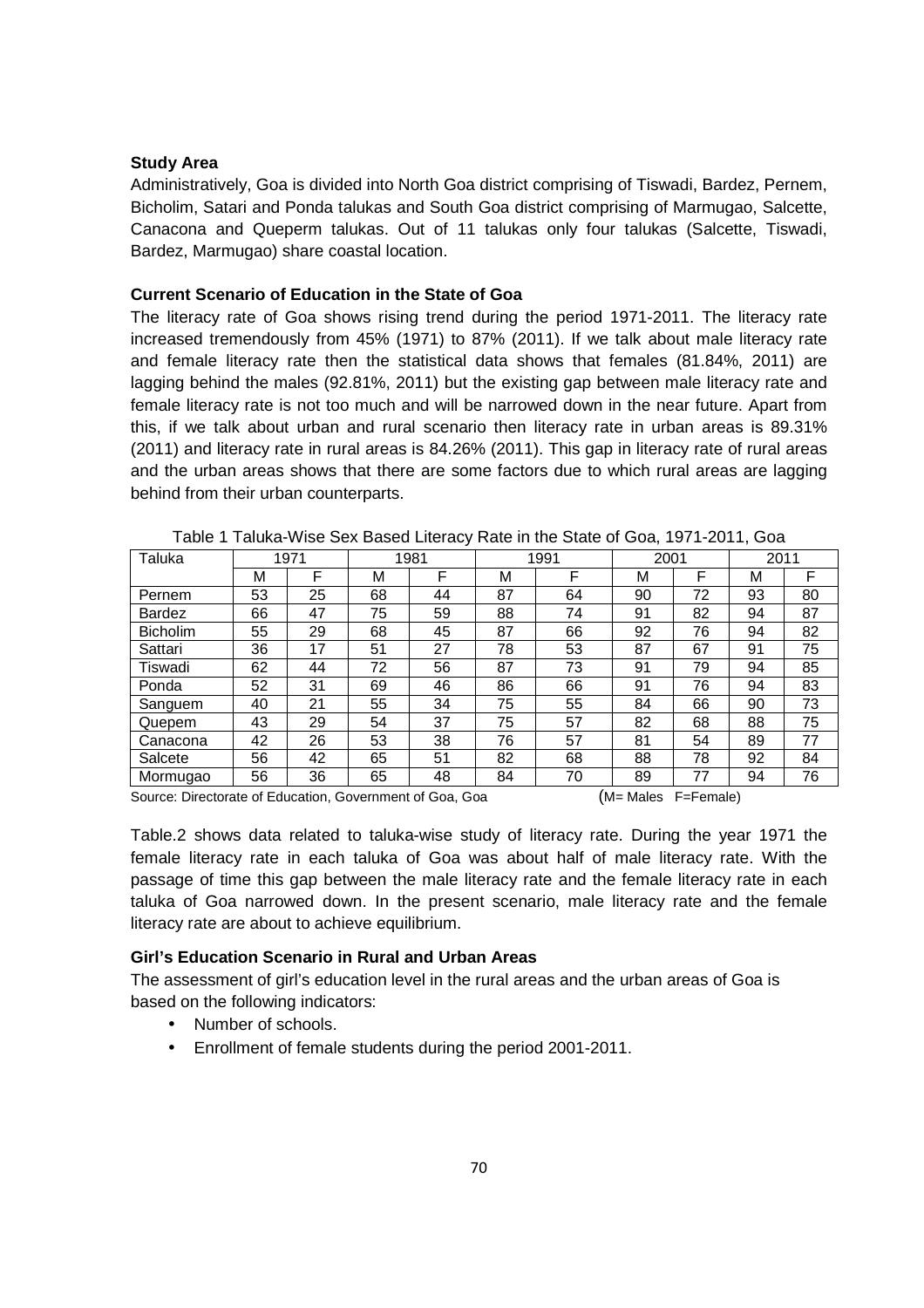### **Number of Schools**

Here, the research study will focus on the number of schools belonging to the primary level, Middle level, High School Level and Higher Secondary Level in the rural areas and the urban areas of each taluka of Goa. The data collected regarding the number of schools reflects the infrastructural support, capacity to admit students, nature of efforts of government of that region/State. Table.3 shows data related to the number of schools in the rural areas and the urban areas of each taluka of Goa. Table shows that number of schools, at all the levels are surprisingly more in rural areas then in the urban areas. The data in the table shows that out of 1236 primary schools in Goa, 80.58% are in rural areas and 19.41% in urban areas; out of 446 middle schools, 71.76% are in rural areas and 28.25% in urban areas; out of 395 High schools, 71.64% are in rural areas and 28.35% in urban areas; out of 92 Higher Secondary schools, 56.52% are in rural areas and 43.47% in urban areas. Thus, it is clear from the analysis of data that number of schools is more in rural areas as compared to their urban counterparts. Further, the number of schools decreases both in rural areas and the urban areas as we move up in the levels of education i.e. from primary level to higher secondary level.

| Taluka's Name   | Middle schools<br>High schools<br>Primary schools |       |       | Higher secondary |       |       |         |                |
|-----------------|---------------------------------------------------|-------|-------|------------------|-------|-------|---------|----------------|
|                 |                                                   |       |       |                  |       |       | schools |                |
|                 | Rural                                             | Urban | Rural | Urban            | Rural | Urban | Rural   | Urban          |
| Pernem          | 97                                                | 6     | 27    | 4                | 30    | 3     | 3       |                |
| <b>Bardez</b>   | 127                                               | 24    | 54    | 13               | 47    | 11    | 9       | 2              |
| <b>Bicholim</b> | 84                                                | 21    | 25    | 7                | 22    | 7     | 4       | 2              |
| Sattari         | 107                                               | 12    | 23    | 6                | 16    | 6     |         | 2              |
| Tiswadi         | 71                                                | 31    | 32    | 18               | 28    | 18    | 7       | 10             |
| Ponda           | 158                                               | 9     | 40    | 7                | 39    | 6     | 11      | 2              |
| Sanguem         | 113                                               | 6     | 21    | 2                | 19    | 2     | 2       |                |
| Quepem          | 54                                                | 28    | 15    | 6                | 12    | 6     |         | 3              |
| Canacona        | 71                                                | 12    | 17    | 6                | 14    | 4     |         | $\mathfrak{p}$ |
| Salcete         | 86                                                | 56    | 48    | 28               | 43    | 24    | 10      | 9              |
| Marmugao        | 28                                                | 35    | 18    | 29               | 13    | 25    | 3       | 6              |
| <b>TOTAL</b>    | 996                                               | 240   | 320   | 126              | 283   | 112   | 52      | 40             |

Table 2 Number of Schools (Taluka-wise), 2011, Goa

Source: Directorate of Education, Government of Goa, Goa.

### Table 3 Number of Schools in the Rural Areas and the Urban Areas of Goa, 2011, Goa

|       | <b>Primary Schools</b> |                | Middle Schools |                | <b>High Schools</b> |         | <b>Higher Secondary</b> |         |
|-------|------------------------|----------------|----------------|----------------|---------------------|---------|-------------------------|---------|
|       |                        |                |                |                |                     |         | <b>Schools</b>          |         |
|       | No. of                 | %age of        | No. of         | %age of        | No. of              | %age of | No. of                  | %age of |
|       | Schools                | No. of         | <b>Schools</b> | No. of         | <b>Schools</b>      | No. of  | <b>Schools</b>          | No. of  |
|       |                        | <b>Schools</b> |                | <b>Schools</b> |                     | Schools |                         | Schools |
| Rural | 996                    | 80.58%         | 320            | 71.74%         | 283                 | 71.64%  | 52                      | 56.52%  |
| Urban | 240                    | 19.42%         | 126            | 28.26%         | 112                 | 28.36%  | 40                      | 43.47%  |
| Total | 1236                   |                | 446            |                | 395                 |         | 92                      |         |

Source: Self Calculated by the Scholar from the Table 2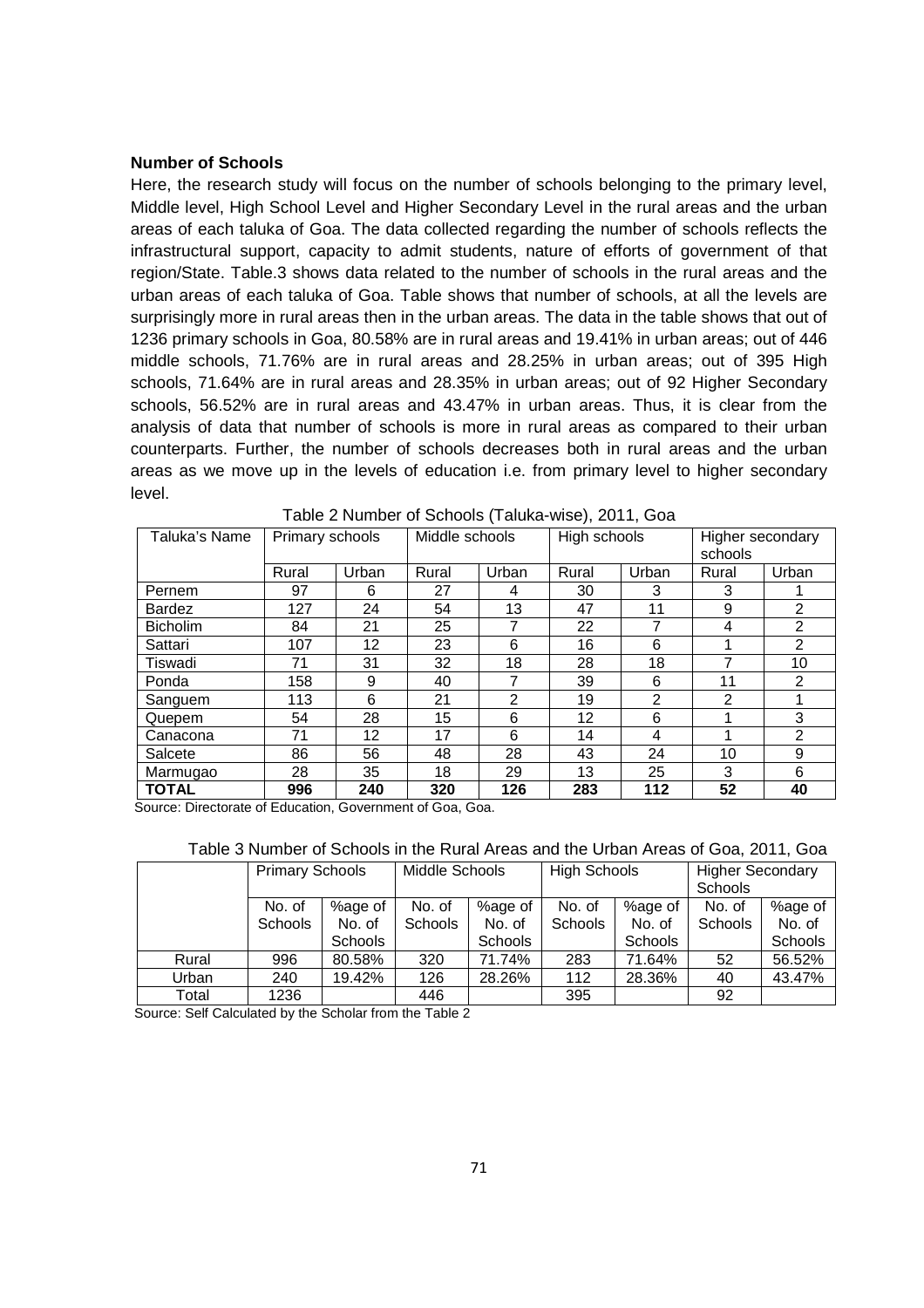## **Enrollment of Female Students**

The data available for the enrollment of students in the rural areas and the urban areas of Goa is grouped in the following manner:-

- Students enrolled in classes I-IV
- Students enrolled in classes V-VII
- Students enrolled in classes VIII-X

Table.4 shows the data related to enrollment of students in the rural areas and the urban areas of Goa, out of total 98973 students enrolled in classes I-IV, 57.91% are in rural areas and 41.09% in urban areas; out of total 72529 students enrolled in classes V-VII, 57.37% are in rural areas and 43.63% in urban areas; out of total 76629 students enrolled in classes VII-X, 59.17% in rural areas and 40.83% in urban areas.

|       |                 | I-IV     |                 | V-VII    | VIII-X          |          |  |
|-------|-----------------|----------|-----------------|----------|-----------------|----------|--|
|       | <b>Students</b> | %age of  | <b>Students</b> | %age of  | <b>Students</b> | %age of  |  |
|       | Enrolled        | Student  | Enrolled        | Student  | Enrolled        | Student  |  |
|       |                 | Enrolled |                 | Enrolled |                 | Enrolled |  |
| Rural | 57310           | 57.91%   | 41610           | 57.37%   | 45344           | 59.17%   |  |
| Urban | 41663           | 42.09%   | 30919           | 42.63%   | 31285           | 40.83%   |  |
| Total | 98973           |          | 72529           |          | 76629           |          |  |

Table 4 Enrollment of Students in the Rural Areas and the Urban Areas of Goa, 2011, Goa

Source: Directorate of Education, Government of Goa, Goa

Table.5 and Table.6 shows the sex based enrollment of students in the rural areas and the urban areas of Goa. Out of 49630 males enrolled in the class I-IV, 58.86% in rural areas and 41.14% in urban areas while out of 49343 females enrolled for the same classes, 56.93% in rural areas and 43.07% in urban areas. Out of 37943 males enrolled in the class V-VII, 57.84% are in rural areas and 41.96% in urban areas while out of 34659 females enrolled for the same classes, 56.73% in rural areas and 43.27% in urban areas. Out of 39278 males enrolled in the classes VIII-X, 50% in rural areas and 42% in urban areas while out of 37351 females enrolled for the same classes, 60.40% in rural areas and 39.60% in urban areas.

|       |              | I-IV            |              | V-VII        | VIII-X       |                 |  |  |  |
|-------|--------------|-----------------|--------------|--------------|--------------|-----------------|--|--|--|
|       | 'M' enrolled | '⊏'<br>enrolled | 'M' enrolled | 'F' enrolled | 'M' enrolled | '⊏'<br>enrolled |  |  |  |
| Rural | 29217        | 28093           | 21947        | 19663        | 22782        | 22562           |  |  |  |
| Urban | 20413        | 21250           | 15923        | 14996        | 16496        | 14789           |  |  |  |
| Total | 49630        | 49343           | 37943        | 34659        | 39278        | 37351           |  |  |  |
|       |              |                 |              |              |              |                 |  |  |  |

Table 5 Sex Based Enrollment of Students in Rural and Urban Areas of Goa, 2011

Source: Directorate of Education of Goa, Goa (M= males F= females)

### Table 6 Sex Based Enrollment of Students in Rural and Urban Areas of Goa, 2011

|       | I-IV        |             |             | V-VII       | VIII-X   |             |  |
|-------|-------------|-------------|-------------|-------------|----------|-------------|--|
|       | %age of 'M' | %age of 'F' | %age of 'M' | %age of 'F' |          | %age of 'F' |  |
|       | enrolled    | enrolled    | enrolled    | enrolled    | enrolled | enrolled    |  |
| Rural | 58.86%      | 56.93%      | 57.84%      | 56.73%      | 58.00%   | 60.40%      |  |
| Jrban | 41.14%      | 43.07%      | 41.96%      | 43.27%      | 42.00%   | 39.60%      |  |

Source: Directorate of Education of Goa, Goa (M= males F= females)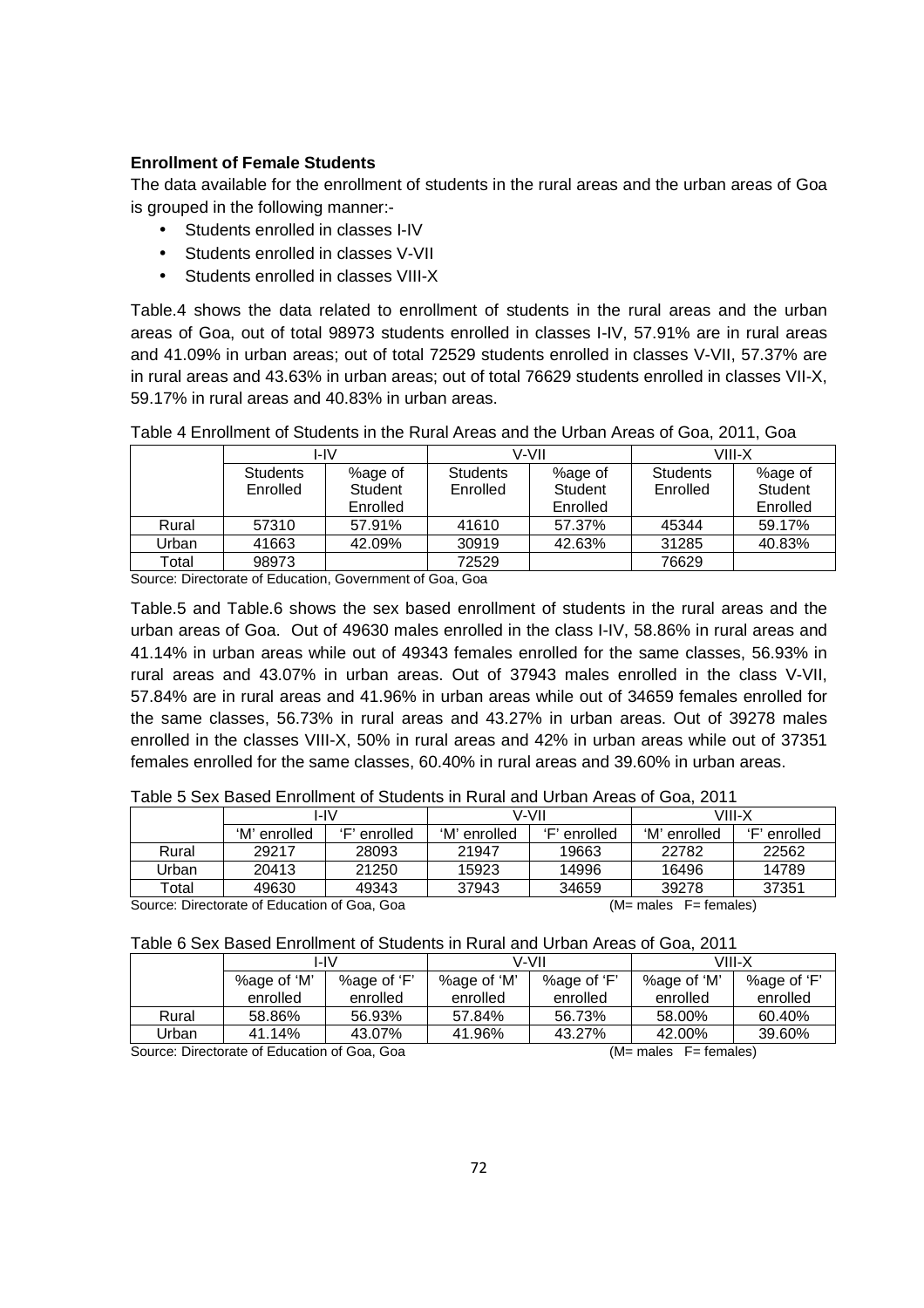# **Key Findings**

The key findings of the present research study can be summed up as under:

- The literacy rate of Goa increased tremendously from 45% (Census, 1971) to 87% (Census, 2011). In the State of Goa, females (81.84%, 2011) are lagging behind the males (92.81%, 2011).
- The literacy rate in urban areas is 89.31% (Census, 2011) while in rural areas, it is 84.26% (Census, 2011).
- During the year 1971, the female literacy rate in each taluka of Goa was about half of male literacy rate and with the passage of time this gap between the male literacy rate and the female literacy rate in each taluka narrowed down.
- Number of schools, at all levels, are surprisingly more in rural areas then in the urban areas in Goa.
- In total, there are 1236 primary schools (80.58% in rural areas and 19.41% in urban areas); 446 middle schools (71.76% in rural areas and 28.25% in urban areas); 395 High schools (71.64% in rural areas and 28.35% in urban areas) and 92 Higher Secondary schools (56.52% in rural areas and 43.47% in urban areas).
- Number of schools decreases both in rural areas and the urban areas as we move up in the levels of education i.e. from primary level to higher secondary level.
- In total, there are 98973 students (57.91% in rural areas & 41.09% in urban areas) enrolled in classes' I-IV; 72529 students (57.37% in rural areas and 42.63% in urban areas) enrolled in classes V-VII and 76629 students (59.17% in rural areas and 40.83% in urban areas) enrolled in classes VIII-X.
- In total, there are 49630 males (58.86% in rural areas and 41.14% in urban areas) enrolled in classes' I-IV; 37943 males (57.84% in rural areas and 41.96% in urban areas) enrolled in classes V-VII and 39278 males (58% in rural areas and 42% in urban areas) enrolled in classes VIII-X.
- In total, there are 49343 females (56.93% in rural areas and 43.07% in urban areas) enrolled in classes' I-IV; 34659 females (56.73% in rural areas and 43.27% in urban areas) enrolled in classes V-VII and 37351 females (60.40% in rural areas and 39.60% in urban areas) enrolled in classes VIII-X.

## **Conclusion**

The research study conducted above shows that rural areas are far ahead in terms of infrastructural support in terms of number of institutions/schools as compared to their urban counterparts. Further, rural areas are occupying major share in total enrollment (both male and female), enrollment of male student and enrollment of female students than the urban areas. The research study, further, shows that the State of Goa will attain gender parity in the field of education both in rural areas and the urban areas.

## **Acknowledgment**

I would like to acknowledge, Prof. Manzoor Ahmad, Editor-in-Chief, Jan Madhyam, Lucknow, Uttar Pradesh for his guidance and comprehensive understanding related to various aspects of education system in Goa.